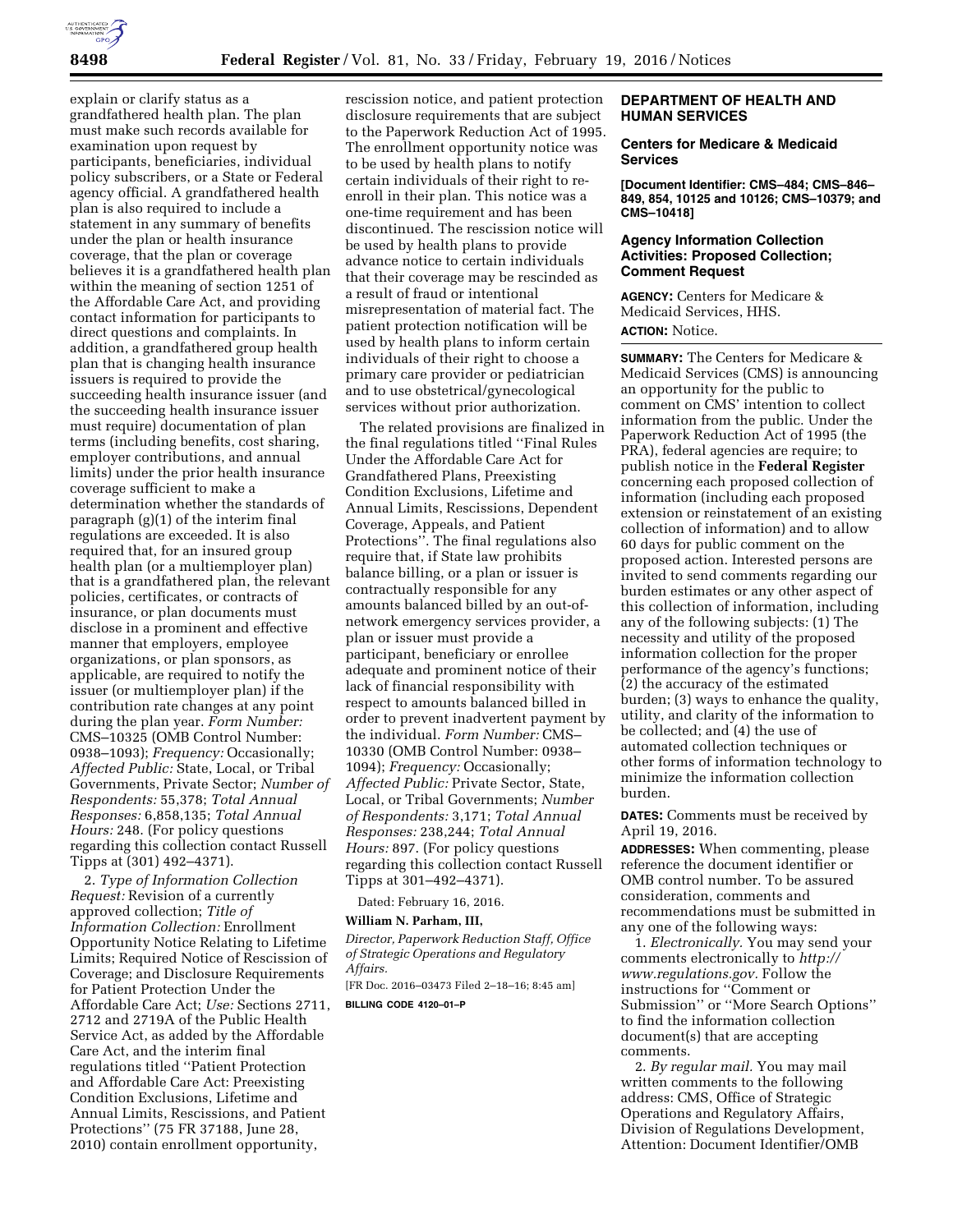Control Number \_\_\_\_, Room C4–26–05,<br>7500 Security Boulevard, Baltimore, Maryland 21244–1850.

To obtain copies of a supporting statement and any related forms for the proposed collection(s) summarized in this notice, you may make your request using one of following:

1. Access CMS' Web site address at *[http://www.cms.hhs.gov/](http://www.cms.hhs.gov/PaperworkReductionActof1995) [PaperworkReductionActof1995.](http://www.cms.hhs.gov/PaperworkReductionActof1995)* 

2. Email your request, including your address, phone number, OMB number, and CMS document identifier, to *[Paperwork@cms.hhs.gov.](mailto:Paperwork@cms.hhs.gov)* 

3. Call the Reports Clearance Office at (410) 786–1326.

**FOR FURTHER INFORMATION CONTACT:**  Reports Clearance Office at (410) 786– 1326.

### **SUPPLEMENTARY INFORMATION:**

#### **Contents**

This notice sets out a summary of the use and burden associated with the following information collections. More detailed information can be found in each collection's supporting statement and associated materials (see **ADDRESSES**).

- CMS–484 Attending Physician's Certification of Medical Necessity for Home Oxygen Therapy and Supporting Regulations
- CMS–846–849, 854, 10125 and 10126 Durable Medical Equipment Medicare Administrative Contractors (MAC) Regional Carrier, Certificate of Medical Necessity and Supporting Documentation
- CMS–10379 Rate Increase Disclosure and Review Reporting Requirements
- CMS–10418 Medical Loss Ratio Annual Reports, MLR Notices, and Recordkeeping Requirements

Under the PRA (44 U.S.C. 3501– 3520), federal agencies must obtain approval from the Office of Management and Budget (OMB) for each collection of information they conduct or sponsor. The term ''collection of information'' is defined in 44 U.S.C. 3502(3) and 5 CFR 1320.3(c) and includes agency requests or requirements that members of the public submit reports, keep records, or provide information to a third party. Section 3506(c)(2)(A) of the PRA requires federal agencies to publish a 60-day notice in the **Federal Register**  concerning each proposed collection of information, including each proposed extension or reinstatement of an existing collection of information, before submitting the collection to OMB for approval. To comply with this requirement, CMS is publishing this notice.

1. *Type of Information Collection Request:* Extension of a currently approved collection; *Title of Information Collection:* Attending Physician's Certification of Medical Necessity for Home Oxygen Therapy and Supporting Regulations; *Use:* Under Section 1862(a)(1)(A) of the Social Security Act (the Act), 42 U.S.C. 1395y(a), the Secretary may only pay for items and services that are ''reasonable and necessary for the diagnosis or treatment of illness or injury or to improve the functioning of a malformed body member.'' In order to assure this, CMS and its contractors develop Medical policies that specify the circumstances under which an item or service can be covered. The certificate of medical necessity (CMN) provides a mechanism for suppliers of Durable Medical Equipment, defined in 42 U.S.C. 1395x (n), and Medical Equipment and Supplies defined in 42 U.S.C. 1395j(5), to demonstrate that the item being provided meets the criteria for Medicare coverage. Section 1833(e), 42 U.S.C. 1395l(e), provides that no payment can be made to any provider of services, or other person, unless that person has furnished the information necessary for Medicare or its contractor to determine the amounts due to be paid. Certain individuals can use a CMN to furnish this information, rather than having to produce large quantities of medical records for every claim they submit for payment. Under Section 1834(j)(2) of the Act, 42 U.S.C. 1395m(j)(2), suppliers of DME items are prohibited from providing medical information to physicians when a CMN is being completed to document medical necessity. The physician who orders the item is responsible for providing the information necessary to demonstrate that the item provided is reasonable and necessary and the supplier shall also list on the CMN the fee schedule amount and the suppliers charge for the medical equipment or supplies being furnished prior to distribution of such certificate to the physician. Any supplier of medical equipment who knowingly and willfully distributes a CMN in violation of this restriction is subject to penalties, including civil money penalties (42 U.S.C. 1395m (j)(2)(A)(iii)). Under Section 42 Code of Federal Regulations § 410.38 and § 424.5, Medicare has the legal authority to collect sufficient information to determine payment for oxygen, and oxygen equipment. Oxygen and oxygen equipment is by far the largest single total charge of all items paid under durable medical equipment coverage authority. Detailed criteria concerning coverage of home oxygen

therapy are found in Medicare Carriers Manual Chapter II—Coverage Issues Appendix, Section 60–4. For Medicare to consider any item for coverage and payment, the information submitted by the supplier (*e.g.,* claims and CMNs), including documentation in the patient's medical records must corroborate that the patient meets Medicare coverage criteria. The patient's medical records may include: Physician's office records; hospital records; nursing home records; home health agency records; records from other healthcare professionals or test reports. This documentation must be available to the DME MACs upon request. *Form Number:* CMS–484 (OMB Control Number: 0938–0534); *Frequency:* Occasionally; *Affected Public:* Private Sector: Business or other for-profits, Not-for-profits; *Number of Respondents:* 8,880; *Total Annual Responses:* 1,632,000; *Total Annual Hours:* 326,500. (For policy questions regarding this collection contact Paula Smith at 410–786–4709.)

2. *Type of Information Collection Request:* Revision of a currently approved collection; *Title of Information Collection:* Durable Medical Equipment Medicare Administrative Contractors (MAC) Regional Carrier, Certificate of Medical Necessity and Supporting Documentation; *Use:* The certificates of medical necessity (CMNs) collect information required to help determine the medical necessity of certain items. CMS requires CMNs where there may be a vulnerability to the Medicare program. Each initial claim for these items must have an associated CMN for the beneficiary. Suppliers (those who bill for the items) complete the administrative information (*e.g.,* patient's name and address, items ordered, etc.) on each CMN. The 1994 Amendments to the Social Security Act require that the supplier also provide a narrative description of the items ordered and all related accessories, their charge for each of these items, and the Medicare fee schedule allowance (where applicable). The supplier then sends the CMN to the treating physician or other clinicians (*e.g.,* physician assistant, LPN, etc.) who completes questions pertaining to the beneficiary's medical condition and signs the CMN. The physician or other clinician returns the CMN to the supplier who has the option to maintain a copy and then submits the CMN (paper or electronic) to CMS, along with a claim for reimbursement. This clearance request is for CMNs with the form numbers, CMS CMS–846–849, 854, 10125 and 10126. *Form Number:*  CMS–846–849, 854, 10125 and 10126